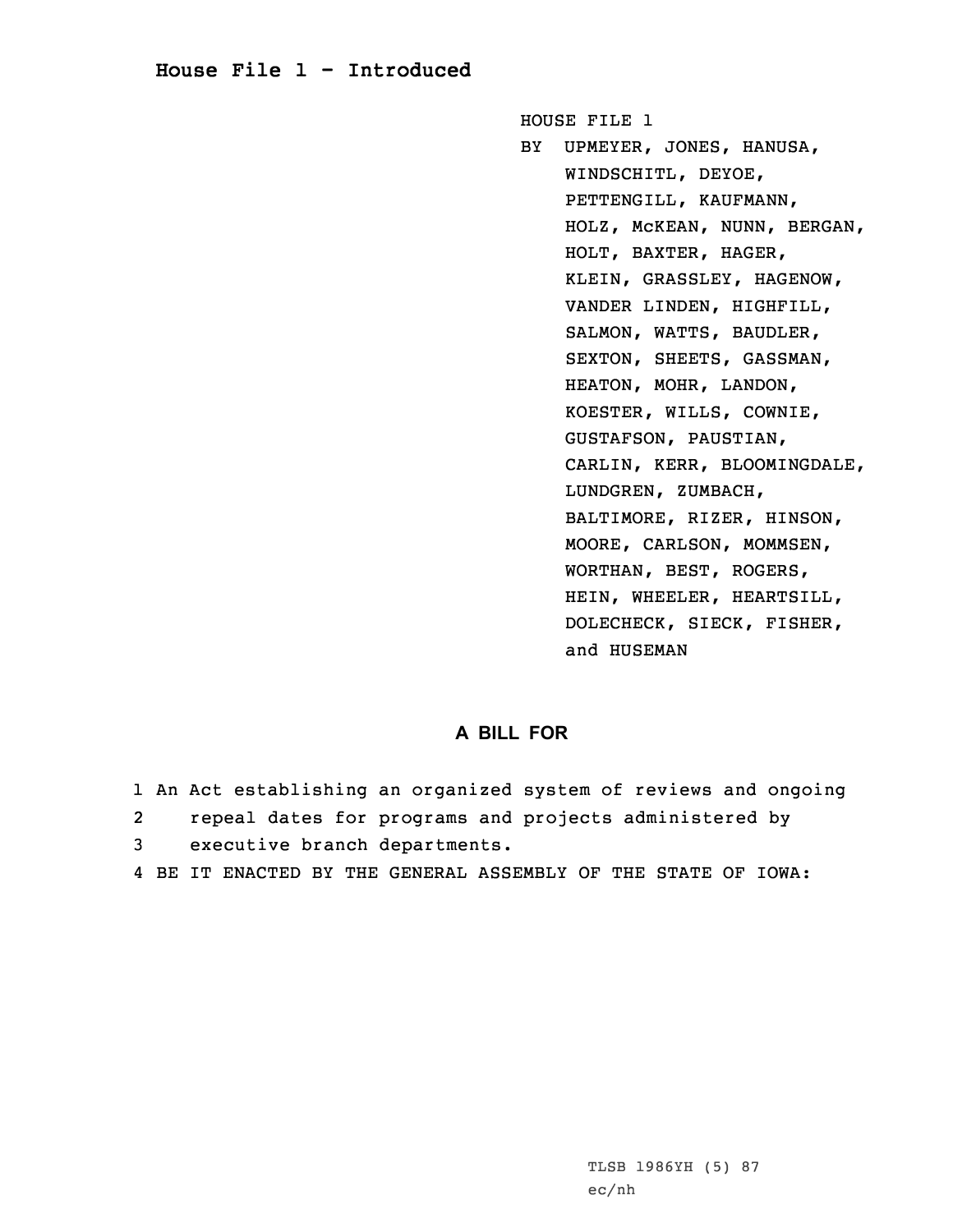1 Section 1. NEW SECTION. **8.71 Ongoing program review ——** 2 **repeal dates.**

 1. The general assembly finds that <sup>a</sup> regular review of the programs and projects administered by state government is necessary to determine whether each program and project is effectively and efficiently meeting the needs for which created and whether the needs remain applicable. The general assembly further finds that <sup>a</sup> regular, systematic review process can identify the programs and projects that are no longer relevant or functioning at <sup>a</sup> desirable level and can eliminate or reorganize those programs and projects so that state resources can be used most effectively or diverted to other priorities. 2. The committees on state government of the senate and house of representatives shall propose legislation for consideration by the eighty-seventh general assembly, 2018 session, providing <sup>a</sup> staggered schedule for establishing an automatic repeal date for each program or project administered by <sup>a</sup> department of state government over the succeeding five-year period. The committees on state government shall consult with the office of the governor and the department of management in formulating the staggered schedule and the office and department shall cooperate in providing necessary information requested by either committee. The repeal date provisions shall be implemented in <sup>a</sup> manner so that any program or project that is reauthorized by law is again subject to automatic repeal five years after reauthorization. EXPLANATION

- 
- 

28 **The inclusion of this explanation does not constitute agreement with** <sup>29</sup> **the explanation's substance by the members of the general assembly.**

 This bill addresses regular review of programs and projects administered by executive branch departments by providing for implementation of an organized system of ongoing repeal dates for the programs and projects. Code section 8.2 defines the term "department" to mean any executive department, commission, board, institution, bureau, office, or other agency of the

-1-

LSB 1986YH (5) 87  $ec/nh$   $1/2$